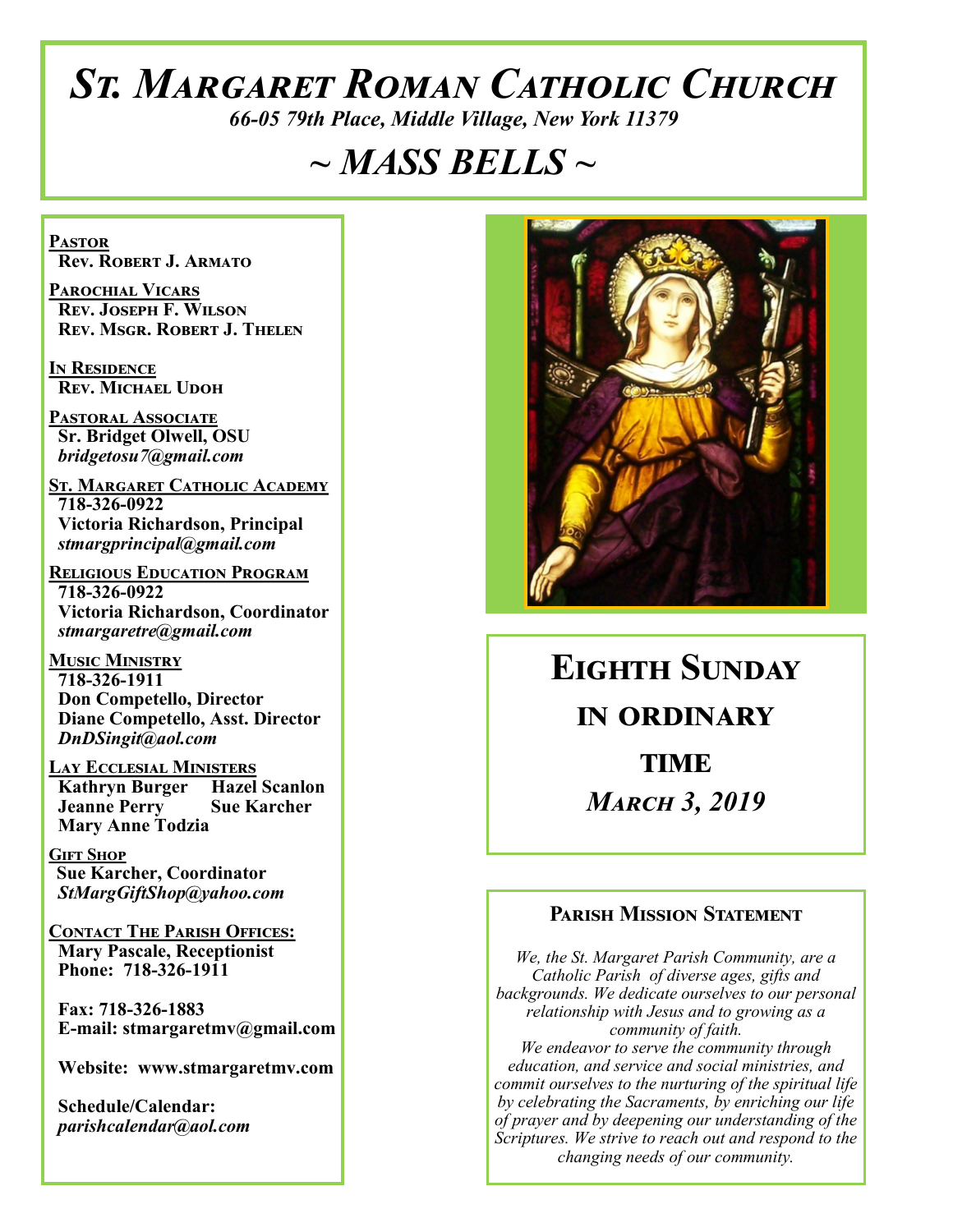## *MASSES FOR THE WEEK*

| SUN.                                                    | <b>MARCH 3 - EIGHTH SUNDAY</b><br><b>IN ORDINARY TIME</b>                                                                                                                                                                                                                                                                                                                         |
|---------------------------------------------------------|-----------------------------------------------------------------------------------------------------------------------------------------------------------------------------------------------------------------------------------------------------------------------------------------------------------------------------------------------------------------------------------|
| 7:30<br>9:00                                            | Intention of Sheamus Byrne<br>Santo e Filippa Cracchiolo/Josephine e<br>Ben Catalano/                                                                                                                                                                                                                                                                                             |
| 10:30<br><b>NOON</b><br>5:00PM                          | People of the Parish<br>Philip Fontanetta (ANNI)<br>Edward H. & Ellen T. Morrissey /<br><b>Nellie Malone Tollis</b>                                                                                                                                                                                                                                                               |
| MON.<br>7:00<br>9:00                                    | <b>MARCH 4 - ST. CASIMIR</b><br><b>Purgatorial Society</b><br>Albert & Julia Paetzig                                                                                                                                                                                                                                                                                              |
| TUE.                                                    | <b>MARCH 5 - WEEKDAY/SHROVE</b><br><b>TUESDAY</b>                                                                                                                                                                                                                                                                                                                                 |
| 7:00<br>9:00                                            | <b>Ralph Kistner</b><br>Rose D'Amato                                                                                                                                                                                                                                                                                                                                              |
| WED.<br>7:00<br>9:00<br><b>NOON</b><br>4:00PM<br>7:30PM | <b>MARCH 6 - ASH WEDNESDAY</b><br>People of the Parish<br><b>Blanche Dathe</b><br>Elena Conteras Peraza<br>Liturgy of the Word<br>Liturgy of the Word                                                                                                                                                                                                                             |
| THU.<br>7:00<br>9:00                                    | <b>MARCH 7 - STS. PERPETUA/FELICITY</b><br><b>Mark McCloskey</b><br><b>Gerard Molloy</b>                                                                                                                                                                                                                                                                                          |
| FRI.                                                    | <b>MARCH 8 - ST. JOHN OF GOD/</b><br><b>ABSTINENCE</b>                                                                                                                                                                                                                                                                                                                            |
| 7:00<br>9:00<br>9:30                                    | John Ciorciari (BIRTH)<br>Attilio & Elvia Viola<br>Stations of the Cross (English)                                                                                                                                                                                                                                                                                                |
| SAT.<br>9:00<br>11:45<br>5:00PM                         | <b>MARCH 9 - ST. FRANCES OF ROME</b><br><b>COLLECTIVE: Wilson Zamora/</b><br><b>MEMORIAL MASS: Mary Farino/Walter</b><br>E. Clayton, Sr./Jacqueline D. Morrow/<br><b>Blanche Dathe/Catherine Blumlein/Angela</b><br>Usberti/Catherine P. McLaughlin/John T.<br>Downer/Ralph K. Kistner/Ermes Muzio/<br>Rosa Nieves/Anna Rovello/Giuseppe<br>Colombo/<br>Carol & Charles Chiarello |
| SUN.                                                    | <b>MARCH 10 - FIRST SUNDAY IN LENT</b>                                                                                                                                                                                                                                                                                                                                            |
| 7:30<br>9:00                                            | Erich Steigerwald<br>Antonino Catalano/Anna Scarpa/Santo e                                                                                                                                                                                                                                                                                                                        |
| 10:30<br><b>NOON</b>                                    | Filippa Cracchiolo/Maria Caleca/<br><b>Michael Gunning</b><br>People of the Parish                                                                                                                                                                                                                                                                                                |

#### **ON WEDNESDAY, MARCH 6 ASHES WILL BE DISTRIBUTED DURING ALL MASSES AND SERVICES**

# **PARISH INFORMATION**

**Rectory Office Hours Monday - Friday - 9 am to Noon, and 1 pm to 5pm Tuesday & Wednesday evenings 5-7pm Saturday - by appointment Sunday - closed**

**CONFESSIONS** - Saturday, 4-4:45 pm or by appointment with a priest.

**NOVENA** to Our Lady of the Miraculous Medal Mondays after the 9am Mass.

**BAPTISMS** take place on the 1st and 3rd Sundays of the month. Please call the rectory for an appointment and to register your child.

**WEDDINGS MUST** be scheduled at least six months in advance by appointment with a priest or a deacon. Please call the rectory office. For marriage preparation information visit www.pre-cana.org.

**THE ENGLISH CHOIR** rehearses on Tuesday, at 7 pm in the Church. Tenors and baritones needed!

**IL CORO ITALIANO** prattica ogni Domenica prima della Messa Italiana.

**THE YOUTH CHOIR** rehearses on Thursday, from 6-7 pm in the Church. For more info, DnDsingit@aol.com

**BOY SCOUT TROOP #119** meets on Tuesdays from 7:15-9 pm in the Parish Hall. New members are welcome, age 10 1/2 & up. Call Mr. Krzewski, 718-894-4099.

**CUB PACK #119** meets on Mondays from 7-8:30 pm in the Parish Hall. New members welcome, age 6 to 10-1/2. Call Mr. Krzewski, 718-894-4099.

**SENIOR CITIZENS** meet every Wednesday at 12 Noon in the Parish Center.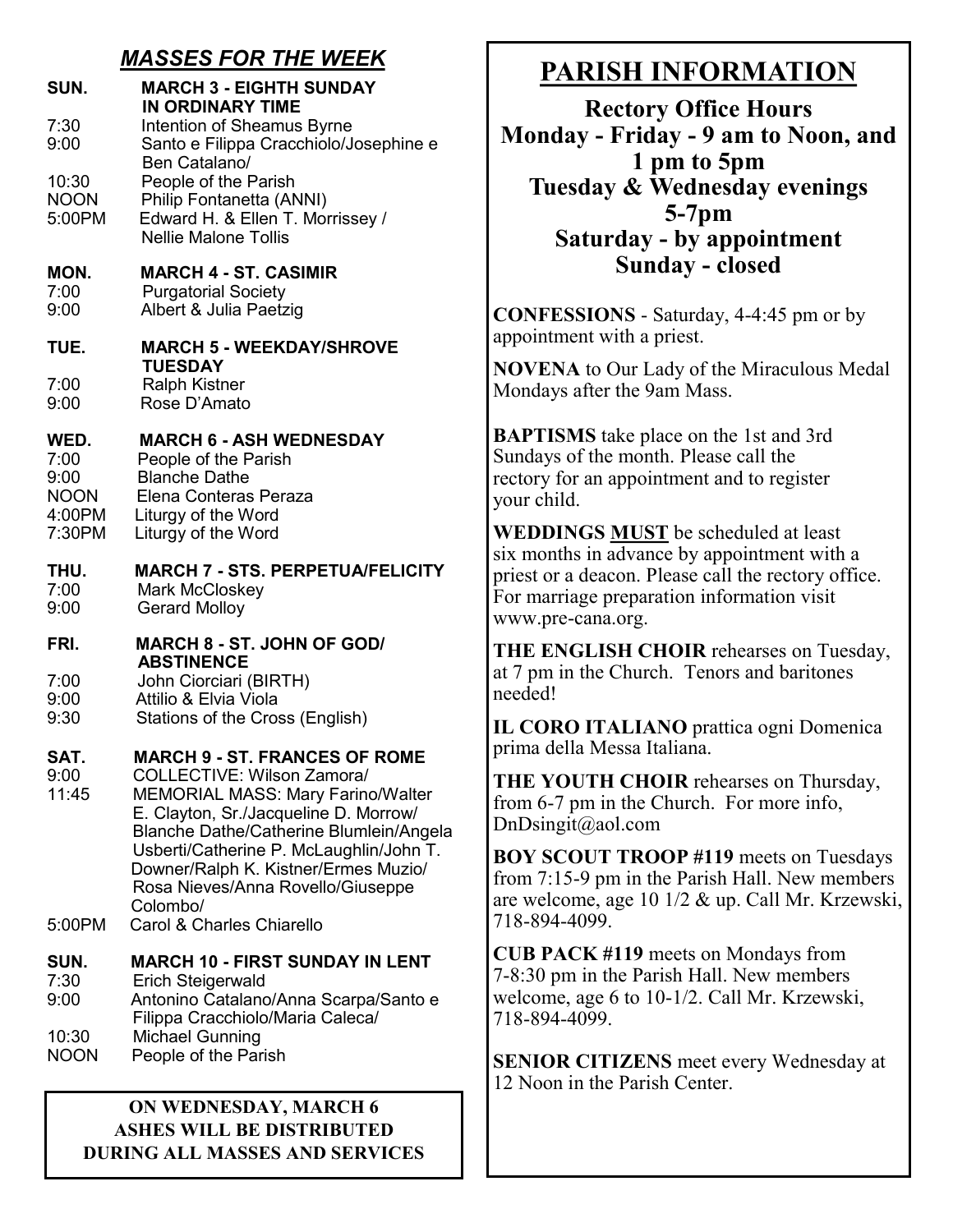# PLEASE PRAY FOR OUR SICK

Karen Guarascio, Connie Faccibene, Linda Frazier, Cari Ann Falk-LoBello, Glen Falk, Ronald Frazier, John Downer, Robert Sabini, Lee Falk, Scott White, Baby McKinley Kelleher, Sean Harrison, Justin James Quirke, Elizabeth Ott, Marion Caracciola, Baby Keila Mary Champoli, The Ferrugio Family, Sandra Slattery, Richard Santangelo, Joseph Simon, James Taylor, James Leung, Dr. Joan Virostko, Alfie Poje, Margaret Cosentino, Ann Pompeo, Larry Dumbra, Bob Marvin, Joseph O'Brien, Katie Bryzgornia, Daniel Fox, Domenica Millitello, Caterina D'Anna, Evelyn Mojica, Immaculate Marge D'Elia, Carol Arevalo, Jim O'Driscoll, Victoria Lippolis, Mary Rigovich, Matteo Sabini, Charles Schaaf, Alvaro Andres Gonzalez, Luis Sanchez, Billy Gillespie, George McGarry, Cathie Greulich, Anthony Bruno, Charles G. Krzewski, John Wert, Joseph Stubbs, Bob & Karen Schaefer, Michael Hirst, Mary Harrison, John Murphy, Anne McGinnis, Richard Santangelo, Norma Voyer, Vicky Turato, Adriana Caruso, Julio Pelaez, Maritza Gutierrez, Graciela Mora, Cindy Mulore, Salvatore Tuttolomondo, Gloria Mojica, Gloria Pemaj, Anne Gorian, Allen McConville, Jack Marchindiondo, Victoria Lippolis, The Scaturro Family, Joseph Siano,

*The names will remain for 3 months, please call 718-326-1911 and ask for continued prayers.*

## **Prayer Requests**

**Pray for vocations to the Priesthood and Religious Life.** 

**Please pray for our men and women from our Parish serving in the defense of our country: Lt. Col. Thomas Frohnhoefer Sgt. Robert A. Domenici** 



## *WE RECALL OUR BELOVED DECEASED*

*Especially, Rosa Nieves, Anna Rovello, Robert J. Russin, Sr. May they rest in Christ's Peace!*





## **THE ST. VINCENT dePAUL CLOTHING PICK-UP SUNDAY, MARCH 17TH**

The truck will be on 79th Place from 8:30 am to 12:30 pm for your items.

## **PLEASE DO NOT LEAVE YOUR ITEMS AT THE RECTORY DOOR**

## **TODAY'S READINGS**

 *Eighth Sunday in Ordinary Time* Sir 27:4-7 Ps 92:2-3, 13-14, 15-16 1 Cor 15:54-58 Lk 6:39-45

## **READINGS FOR THE WEEK**

Monday: Sir 17:2-24

Ps 32:1-2, 5, 6, 7 Mk 10:17-27

Tuesday: Sir 35:1-12 Ps 50:5-6, 7-8, 14 and 23 Mk 10:28-31

Wednesday: Jl 2L12-18

Thursday: Dt 30:15-20

Saturday: Is 58:9b-14

Ps 51:3-4, 5-6ab, 12-13, 14 & 17 2 Cor 5:20-6:2 Mt 6:1-6, 16-18

Ps 1:1-2, 3, 4 & 6 Lk9:22-25

Friday: Is 58:1-9a Ps 51:3-4, 5-6ab, 18-19 Mt 9:14-15

> Ps 86:1-2, 3-4, 5-6 Lk 5:27-32

Sunday: Dt 26:4-10 Ps 91:1-2, 10-11, 12-13, 14-15 Rom10:8-13 Lk 4:1-13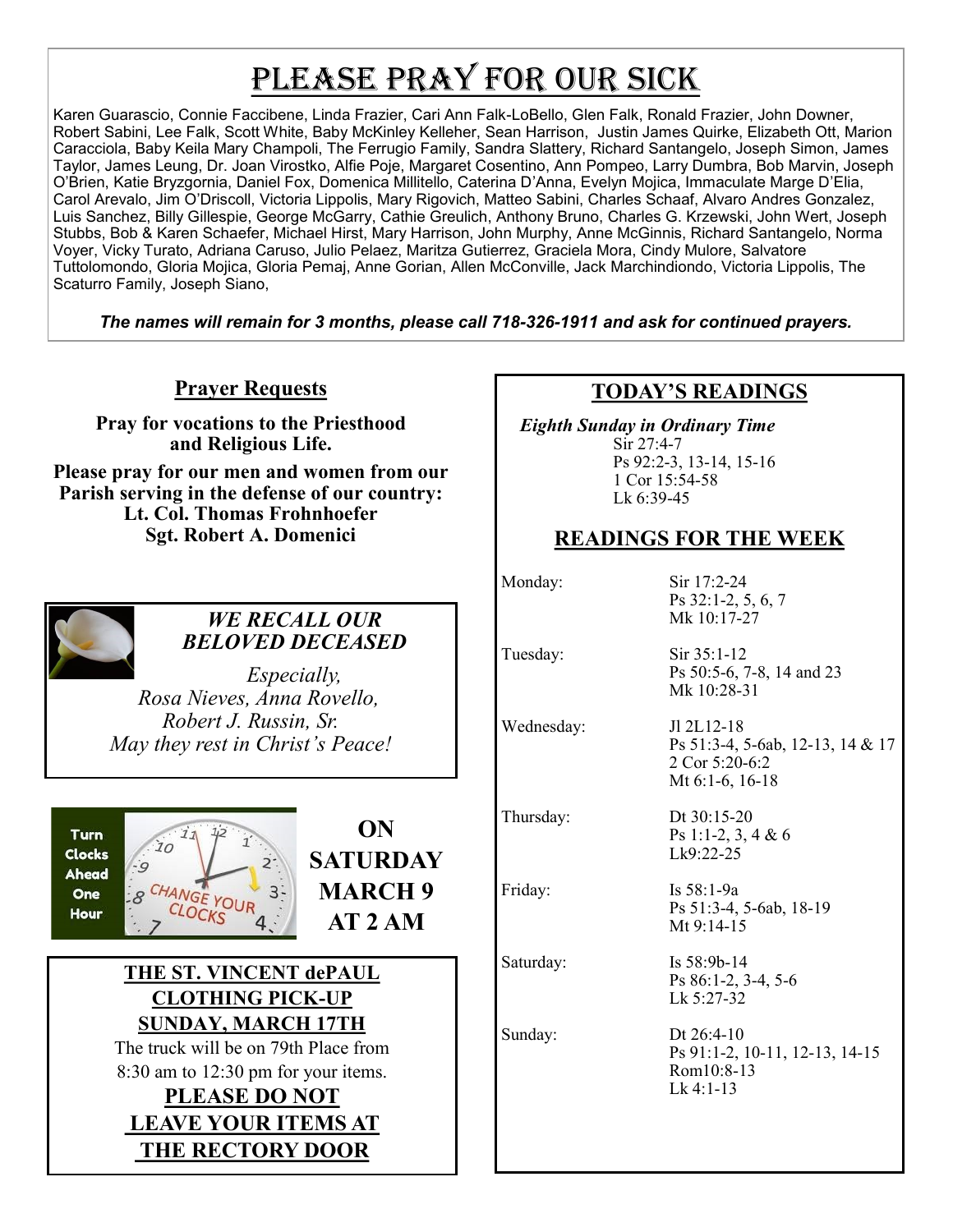# **LENTEN REGULATIONS**

Once again, the celebration of Christ's Passion and Resurrection draws near. In our preparation for Easter, the Church invites us to observe the penitential and grace-filled season of Lent which commences on March 6, 2019 with the observance of Ash Wednesday. Lent is a time of renewal for the entire Catholic community. It is also a time of spiritual accompaniment as we assist the catechumens and candidates who will be welcomed into communion with the Church during the Easter Season. In order to assist the faithful of the Diocese of Brooklyn to take full advantage of the Lenten season, our Bishop, Most Reverend Nicholas DiMarzio wishes to draw attention to the following:

**Abstinence -** All the faithful who have reached 14 years of age are required to abstain totally from meat on Ash Wednesday and the Fridays of Lent.

**Fasting** - All the faithful between the ages of 18 and 59 inclusive are bound to fast on Ash Wednesday and Good Friday. This practice involves limiting oneself to a single full meal and avoiding food between meals. Light sustenance may also be taken on two other occasions during the day.

**Easter Duty** - After they have been initiated into the Most Holy Eucharist, all the faithful are bound by the obligation of receiving Holy Communion at least once a year. This precept must be fulfilled during the Easter season, unless for a good reason it is fulfilled at another time of the year. By special indult, in the United States, the period for fulfilling this precept has been extended to include the period beginning the First Sunday of Lent (March 10, 2019) to the celebration of Pentecost (June 9, 2019).

#### **NEW EAGLE SCOUT**

We wish to congratulate Joseph Papp, St. Margaret Boy Scout Troop #119, who passed his Eagle Scout Board of Review, the highest rank in the Boy Scouts. Best wishes, Joe, well done!!

#### **PARISH REGISTRATION**

 Very often, people come to the Rectory asking for a certificate or letter attesting to their being active members of our Parish. That's hard for us to do, if there is no record of their being registered.

 All families worshiping here at St. Margaret's are encouraged to register with the Rectory Offices. All you have to do is complete the following information and drop it into the collection basket. We'll take it from there.

\_\_\_\_\_\_\_\_\_\_\_\_\_\_\_\_\_\_\_\_\_\_\_\_\_\_\_\_\_

Name:

Address: \_\_\_\_\_\_\_\_\_\_\_\_\_\_\_\_\_\_\_\_\_\_\_\_\_\_\_\_\_

Phone #:  $($   $)$ -  $-$ 

## **Sexual Abuse Reporting**

Call the toll-free, NY State hotline, **1-800-342-3720,** or the toll-free, Diocesan number, **1-888-634-4499,**

to report *any possible sexual abuse of children or adults* by anyone. Both lines are confidential.

#### **THE ST. JOHN'S UNIVERSITY SPEECH AND HEARING CENTER**

 will be offering **"Hearing Aid Help"**  through May 6th. This is a **FREE** service and is available for anyone who has a hearing aid and may be experiencing some difficulty caring for it or using it.

 Please call the center, **718-990-6480** to schedule an appointment. The Speech and Hearing Center is located at 152-11 Union Turnpike, Flushing NY.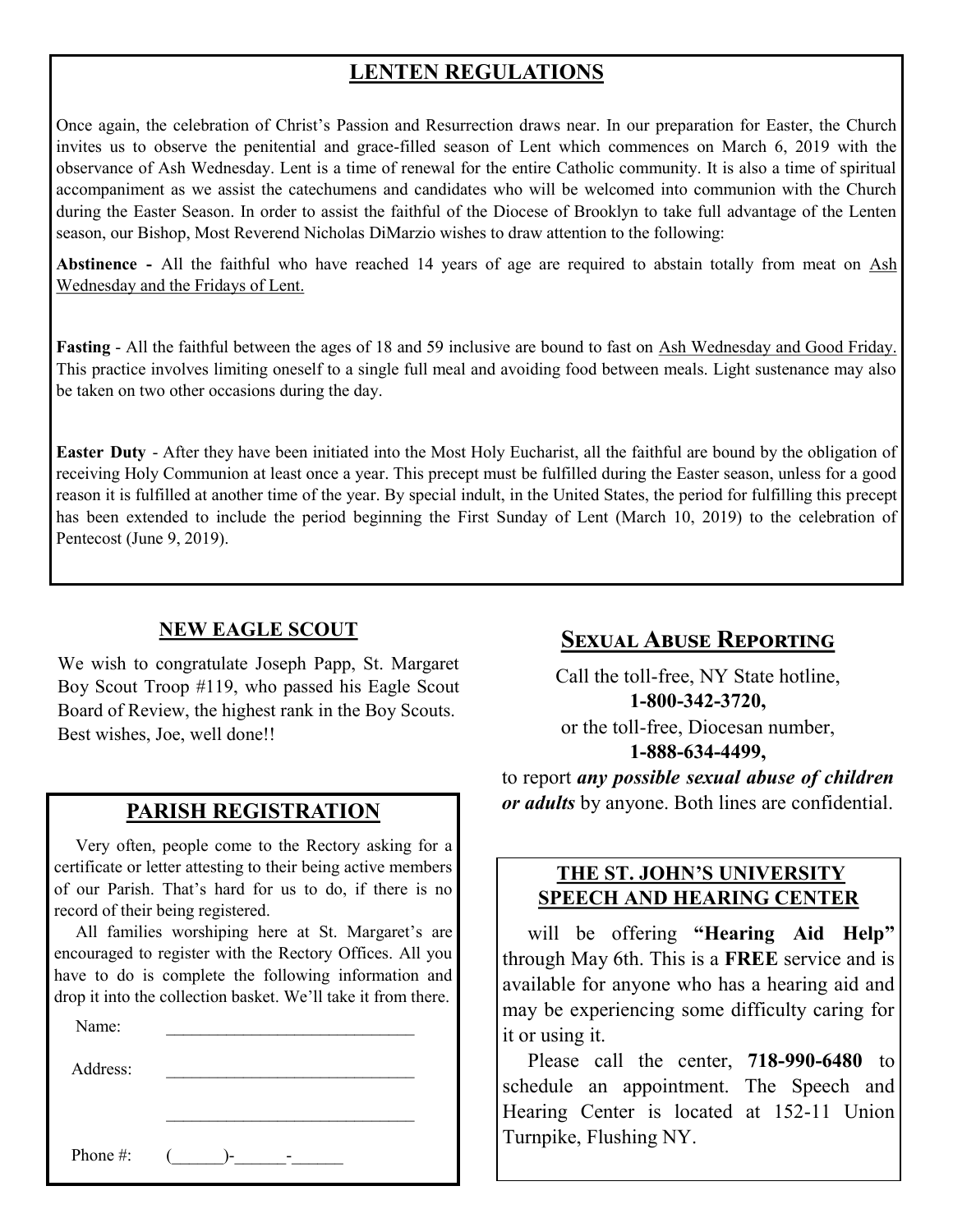# **~ St. Margaret Gift Shop ~**

Wednesdays, 12:00 - 4:00 pm Saturdays, 4:00 - 5:00 pm and Sundays, 9:00 am - 1:00 pm

We have a selection of religious goods: Rosaries - Medals - Gifts Crucifixes - Statues - Bibles other books **AND MORE!**

If we don't have it, we'll try to get it for you. The Gift Shop is located in the rectory. Please use the red side door in the parking lot. If the door is closed, please knock.

Contact us: **StMargGiftShop@yahoo.com**

## *~ Use Your Envelopes ~ Rovello, Giuseppe Colombo,*

 Please use your donation envelopes. We send out over 900 each mailing, costing the Parish (you!) several hundred dollars each time, but it appears that less than one sixth are being used. We cannot issue annual donation statements for tax purposes unless we have information provided on the envelopes.

 *Families who do not use their envelopes will be deleted from the mailings during 2019.*

 We have been updating and improving our recording system and now have it up and running to **issue contribution statements. Please call the Rectory to get your statement.**  We will issue it as soon as we can. Please be patient.

# **~ Monthly Memorial Mass ~**

 A **bi-lingual (English and Italian) memorial Mass**  with music is celebrated each month for the repose of the souls of those who were buried from our church during the preceding month.

 While we no longer celebrate private memorial Masses, families who wish to have an annual or "month's mind" Mass offered for a loved one can join in this monthly celebration. Please contact the Rectory at 718-326-1911 to make the arrangements.

 **The next memorial Mass will be celebrated at 11:45 am. Saturday March 9 for** *Mary Farino, Walter E. Clayton, Sr., Jacqueline D. Morrow, Blanche Dathe,Catherine Blumlein, Angela Usberti, Catherine P. McLaughlin, John T. Downer, Ermes Muzio, Ralph K. Kistner, Rosa Nieves/Anna* 



# **THE ST. VINCENT FOOD PANTRY**

is located in the Convent 66-25 79th Place

## **The Pantry is open every WEDNESDAY AND SATURDAY from 10:00 am to 12:00 Noon.**

*Our Food Pantry is in need of coffee, bottled juice, cooking oil, mayo, sugar and canned fruit.*

*As always, thank you for your generosity!*



Our **Scouts are collecting food** to support the **St. Vincent dePaul Pantry**. Bring your canned or dried foods to any Mass and leave them in the main vestibule.

**Maggie's Little Theater** will present **"NOISES OFF"** this spring. More information and performance dates on Page 6 of this bulletin.

**~**



# **ANOINTING OF THE SICK**

**Saturday, March 23, 1:00 pm** Our Lady of Hope Church,

61-27 71 Street **www.ourladyofhopeparish.org** Light refreshments will be served in the

School Cafeteria after Mass

*Sponsored by the Senior Goal Group of Our Lady of Hope Church*